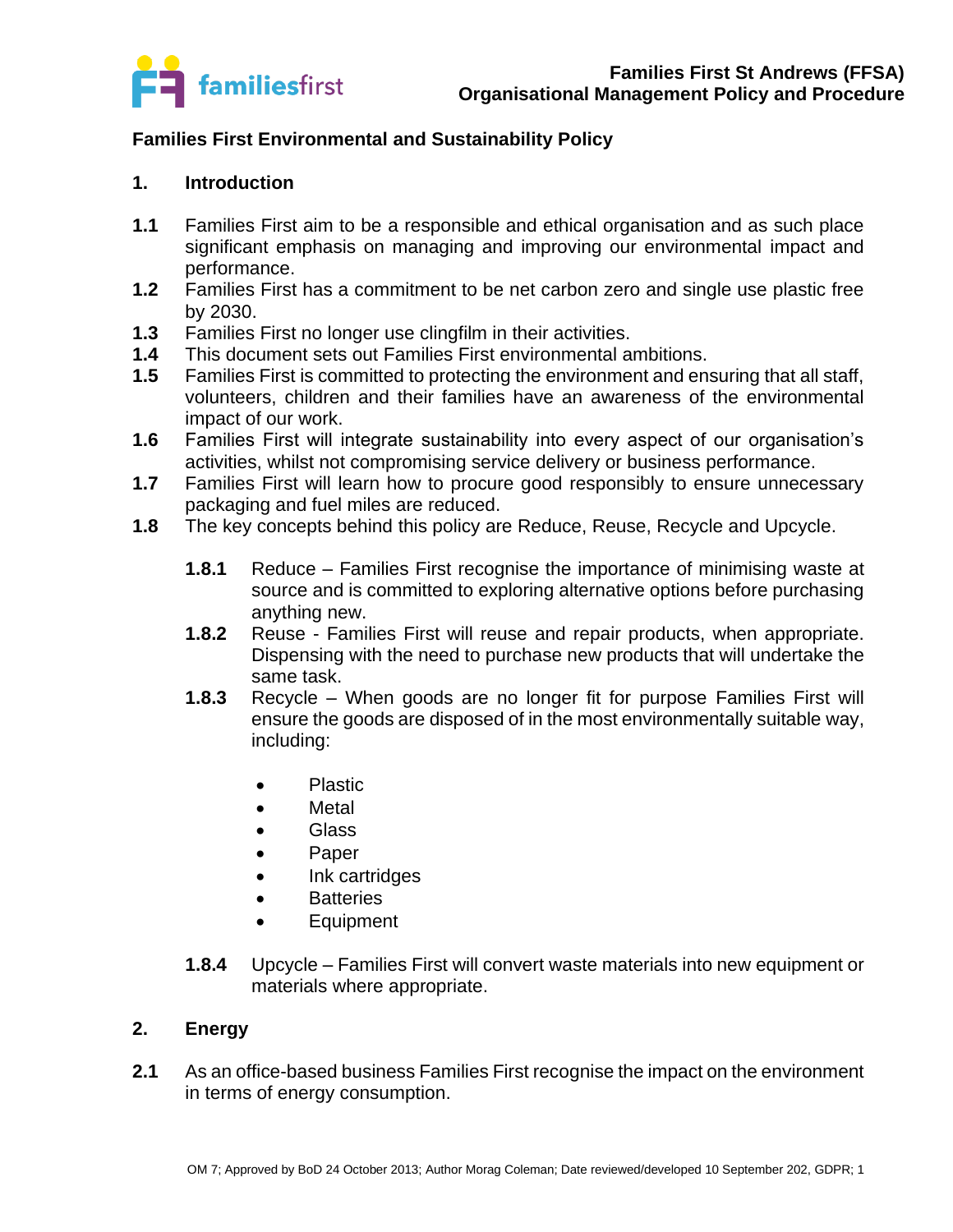

- **2.2** Families First aim to reduce our environmental impact through better energy monitoring, and communication with users of the building, that encourage economical energy use whilst not compromising comfort.
- **2.3** Families First will seek to reduce the amount of energy consumed without compromising good health and safety practices.
- **2.4** Lights, computers, screens, copiers, and all electrical equipment will be switched off when not in use.
- **2.5** Heating will be adjusted with energy consumption in mind.
- **2.6** When purchasing new products, Families First will take into consideration their energy requirements.

#### **3. Transport**

- **3.1** Families First is committed to providing access to all its services by providing transport for its service users.
- **3.2** Families First will explore the most sustainable method of transport when planning routes and activities.
- **3.3** Families First will promote the use of public transport by staff, volunteers and service users, if appropriate to the task.
- **3.4** Families First will make additional efforts to accommodate the needs of those using public transport or bicycles.
- **3.5** When planning routes to services and activities Families First will ensure that all services logistically operate from one geographical area for each session to avoid complex multiple trips across north east Fife.
- **3.6** Families First will encourage car sharing when staff attend meetings and training.

# **4. Paper**

- **4.1** As an office-based business Families First recognise the impact on the environment in terms of paper use.
- **4.2** Families First aim to reduce their environmental impact through better paper management, making good use of the electronic systems available to the organisation.
- **4.3** Families First aim to minimise the use of paper in offices and ensure IT systems are used appropriately.
- **4.4** Families First will reduce wastepaper for internal documents, by printing on the reverse side, wherever confidentiality allows, and printing only when necessary.
- **4.5** Families First will upcycle wastepaper for scrap and arts and crafts where confidentiality is not an issue.
- **4.6** Families First will recycle paper products at local recycling centres, incorporating the centre en-route rather than making additional journeys to centres.
- **4.7** When printing Families First default position is to print in black and white. Colour will only be used when necessary.